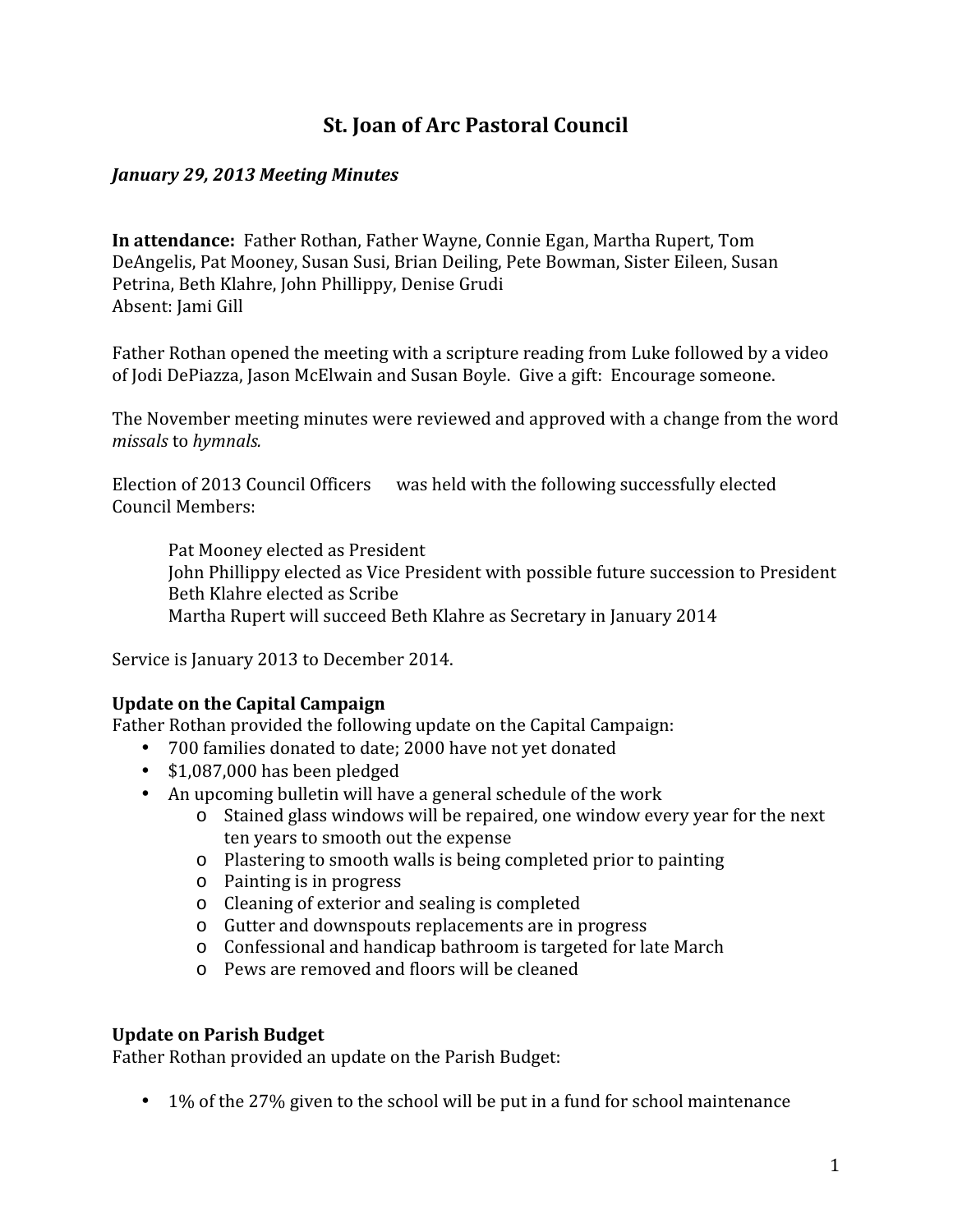- 
- Additional work is required for our school building (rusted pipes, etc) The Council agreed to eliminate the Christmas candy and calendars for parish volunteers to save funds. The volunteer dinner will still be held annually.<br>
• The School needs security cameras
- 

## **Other Topics**

- John Curley will retire at the end of year. Father Rothan is looking for recommendations for his successor. The position is part-time at 25 hours per week. Position requirements include accounting software knowledge. It is highly desired to have one seamless tool between the parish and school for finances. The new hire will apprentice with John for 6 months.
- Father Rothan receives many requests from Parishioners' college students asking for money for mission trips. Letters typically come in the fall, summer and again prior to spring break. Father received 10 requests in 2011 and 17 requests in 2012. Suggestions for raising funds for these students included:
	- o A general fundraiser which divides the money between all requestors
	- o Requestors "apply" for scholarship based on our provided, written requirements
	- o Take special/second collections
	- o Requestors will speak at mass and request donations
	- o We should also consider funding trips for our parish youth who can not afford to pay on their own

Next Steps: Father Rothan will talk to Deacon Mortel and see which Commission this may fit under to develop a recommendation for review by the Pastoral Parish Council at the next meeting.

- The new hymnals were donated by a generous parishioner who has also funded shipment of 70 boxes of the old hymnals to our sister parish. Thank you to the many people **who** came out to help pack the books.
- A council member requested that we consider Children's Envelopes as we had in the past. We would need volunteers to open envelopes / take the coins to the bank for counting.
- Father Chuks is retiring and will be in residence at SIA. Welcome back!
- Wednesday weekly mass at Noon at the Med Center in chapel has started.
- St. Joan of Arc Church might service the Gap in the future since we will have 4 priests.
- **Lenten Appeal**